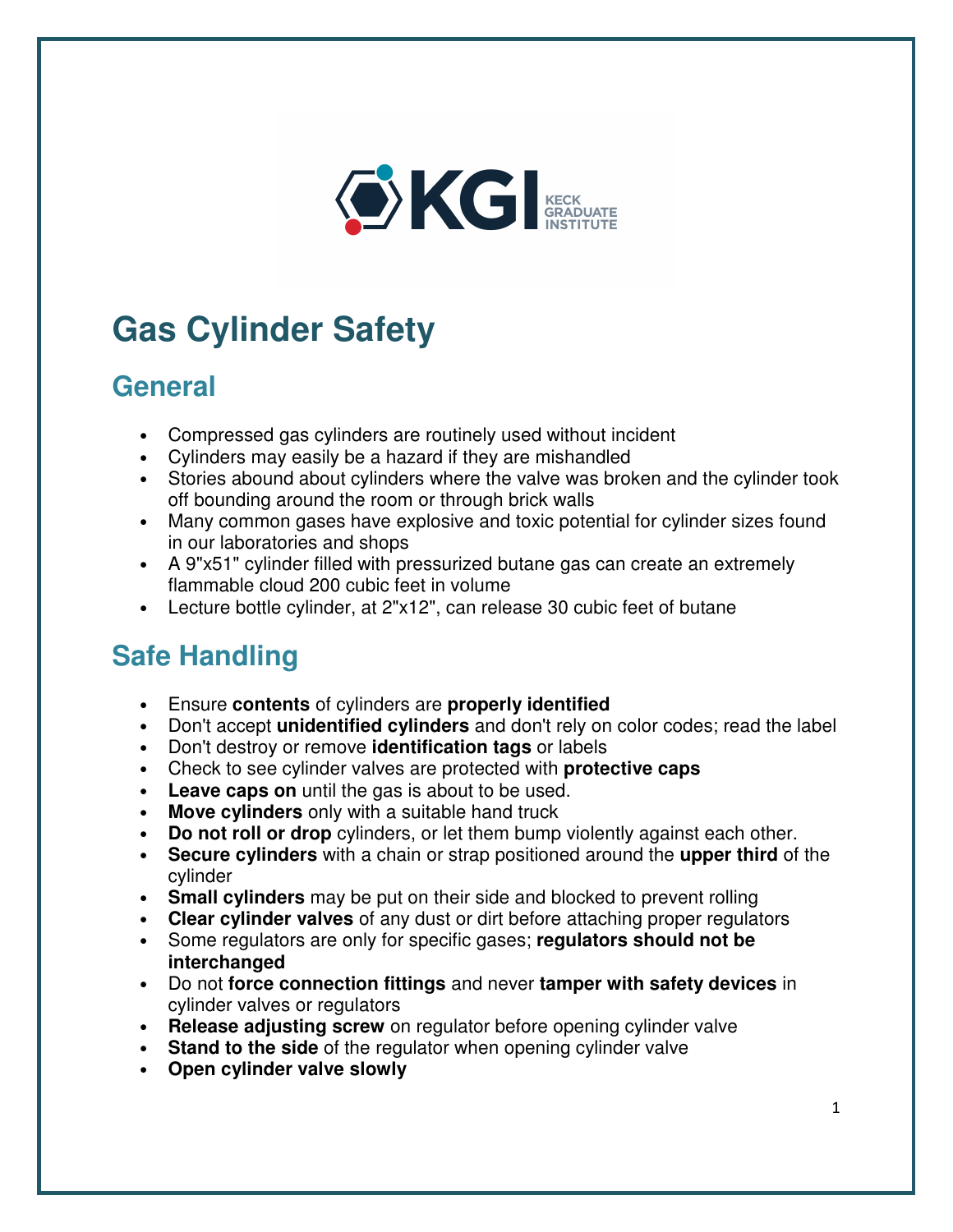- Use **protective gloves and eye wear** when handling cylinders containing cryogenic (super-cold) gases
- **Store** cylinders in a **well-ventilated** area away from all sources of heat or flames
- Do not **store flammable gases** next to exit or oxygen cylinders
- Before returning cylinder, close the valve and **replace the protective cap**
- Separate empty and full cylinders during storage
- Mark **empty cylinders** "EMPTY" or "MT"
- Know **safety and first-aid requirements** for gases being used.
- Review Safety Bulletins, MSDS sheets, and read the warning labels

### **Working Safely with Cryogenics**

#### **What is Cryogenics?**

Cryogenics is the study and use of materials at extremely low temperatures. The term "cryogenics," according to the National Institute of Standards and Technology (NIST), applies to all temperatures less than  $-150^{\circ}C$  ( $-238^{\circ}F$ ).

Compounds that are normally gases at room temperature condense to liquids at extremely cold temperatures. Gases can also be condensed to liquids by exposing them to very high pressures. Common cryogenic liquids are liquid nitrogen (LN2), liquid oxygen and liquid helium. Applications that use cryogenics include tool/metal tempering, nuclear research, electromagnetism work and multiple laboratory techniques. Surgeons are using cryogenics to treat Parkinson's disease, destroy brain tumors and arrest cervical cancer. Rocket engines are fueled by liquid oxygen, as are cutting and welding torches. Because of the nature of cryogenic liquids, special precautions must be taken when working with them.

#### **Effects of Cryogenics on Materials**

The extreme temperatures of these liquids cause most solids to become more brittle. Materials such as carbon steel, plastics and rubber should not be used with cryogenic liquids because they can fracture or shatter extremely easily.

#### **Physical Effects of Exposure**

Contact with cryogenic liquids to the eyes or the skin can cause serious frostbite injuries. Tissues that have been frozen will be painless while still frozen and may look waxy and yellow in hue. Thawed frostbitten skin will be very painful, red and swollen and can become infected.

Any flesh that comes in contact with a cryogenically cooled material can stick to that material, similar to the way some children stick their tongues to flagpoles in the winter. Where cryogenics is involved, however, metallic materials are not the only ones that cause this risk. It is important to remember that even nonmetallic materials are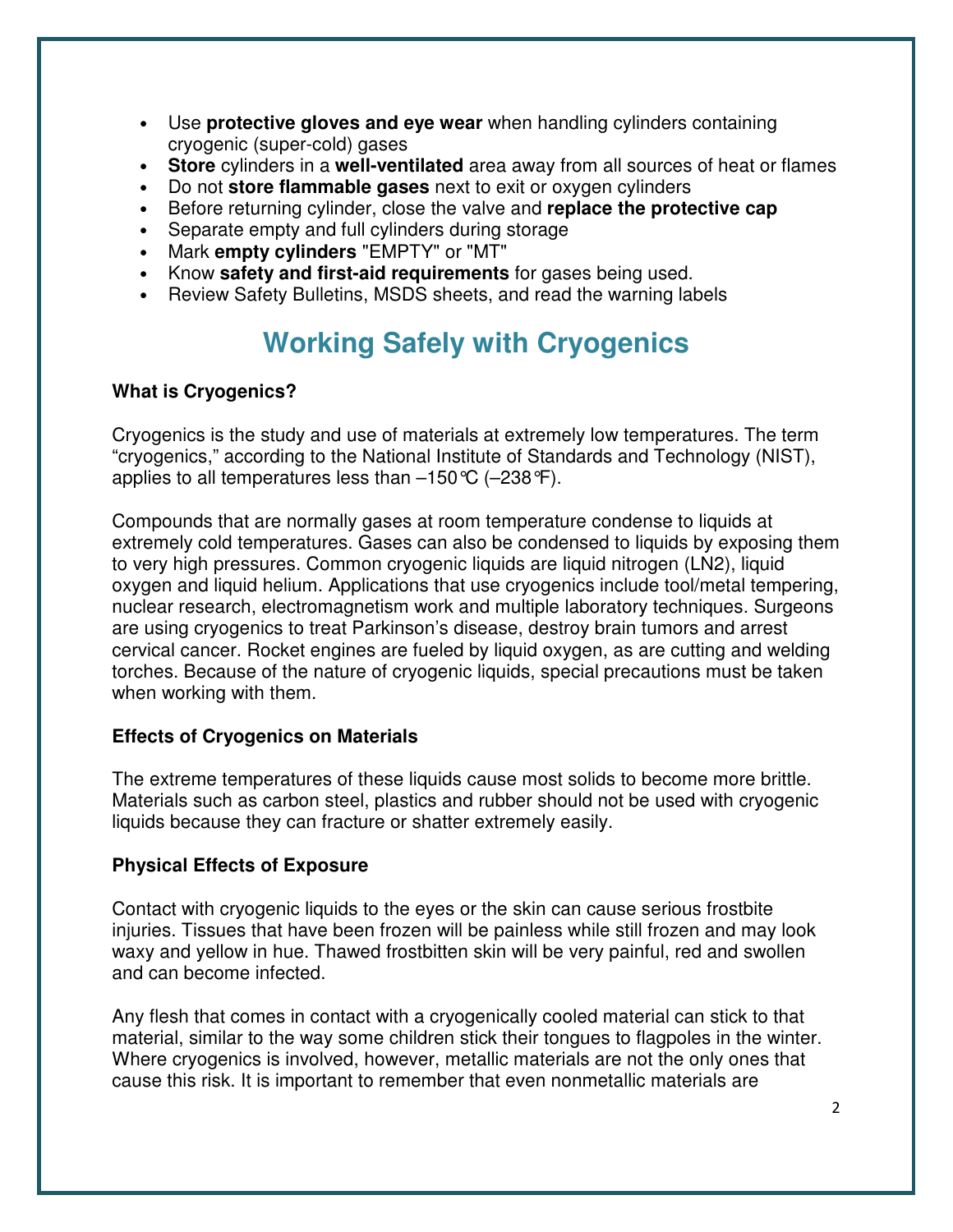extremely dangerous to touch. Removal of the skin from any material can cause tearing of the flesh when attempted. To minimize the chances of freezing materials to skin, all watches and jewelry on the hands and wrists should be removed. When cryogenic liquids warm and revert to their gaseous state, oxygen can be displaced. Oxygendeficient atmospheres can cause dizziness, nausea, vomiting, unconsciousness, confusion and death. However, not all symptoms will necessarily be present depending on the rapidity of the gas expansion. Unconsciousness could occur without any preceding signs of danger.

#### **First Aid**

If the body has been exposed to either a cryogenic liquid or gas, the tissues should be restored to normal body temperature by running warm liquid (108°F) over the affected part. Water should never be more than 112°F and the affected part should not be rubbed at any time. This can cause further damage to the area. The victim should get emergency care as quickly as possible to minimize further damage and for damage assessment.

If a person is overcome by loss of oxygen while working with cryogenic liquids, that person should be moved to a well-ventilated area immediately. A self contained breathing apparatus (SCBA) may be required for rescue so the rescuer does not also fall victim. Artificial respiration should be applied if breathing has stopped. If the person is having difficulty breathing, oxygen should be supplied. Emergency medical help should be summoned.

#### **Personal Protective Apparel**

Personal protective equipment is critical when working with cryogenics. Always wear chemical splash goggles and face shields during the transfer and handling process to guard against splashes and the possibility of vessel rupture causing flying debris.

Loose fitting, insulated gloves made to withstand extremely low temperatures should also be worn. The gloves should fit loosely enough so that if a splash occurs inside the gloves they can be thrown off easily and rapidly.

To protect all parts of the skin, long-sleeve shirts and trousers are also recommended. Pant legs should go over the tops of footwear so spills cannot get into boots or shoes and cause extreme tissue damage before the footwear can be removed.

If working in an oxygen-deficient atmosphere, you must use an oxygen-supplying respirator, such as an airline respirator with an egress bottle or a self-contained breathing apparatus (SCBA.) A cartridge-style respirator would not be appropriate because the problem with the atmosphere is the loss of oxygen, which cannot be added by filtration.